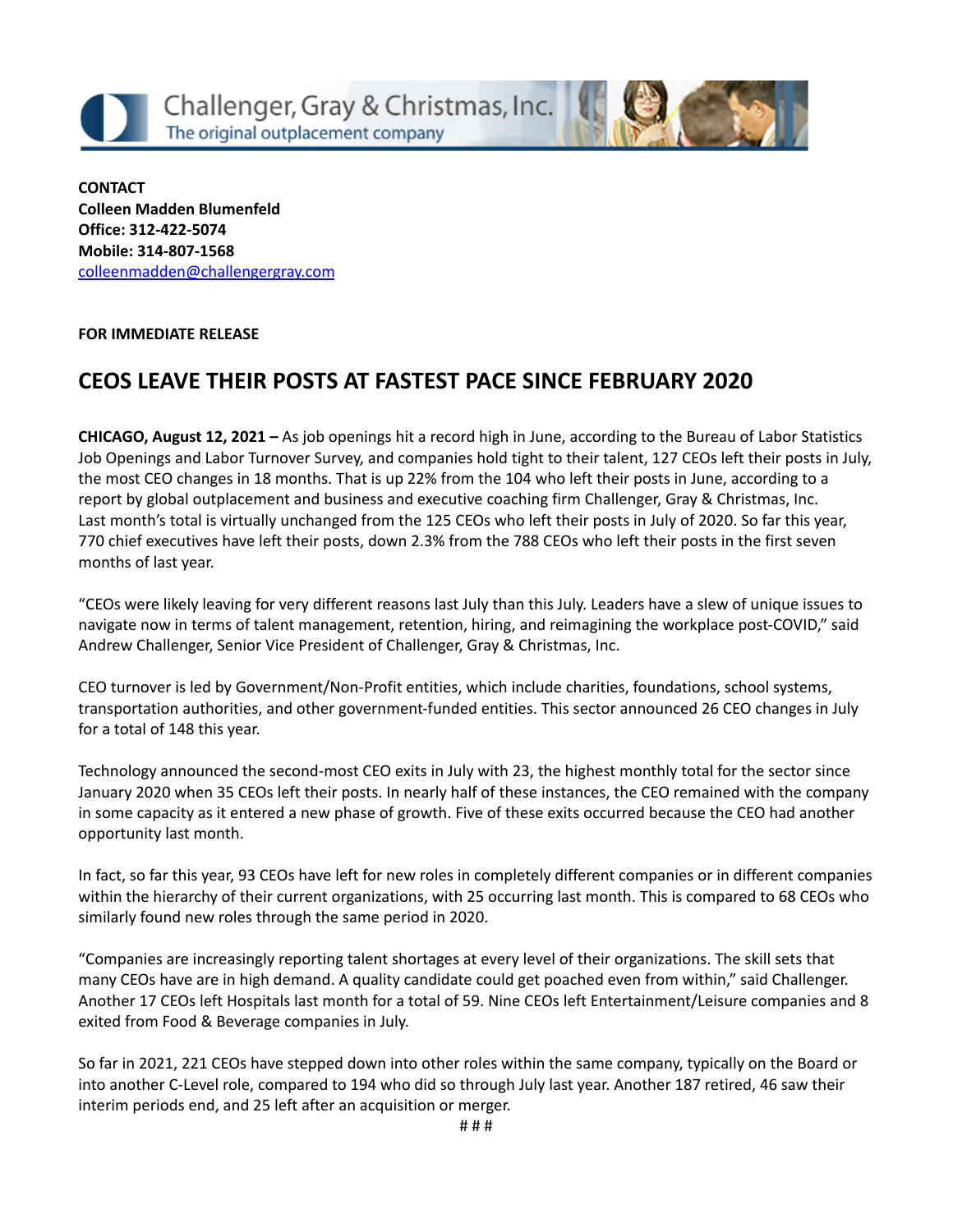#### **CHALLENGER CEO REPORT CEO DEPARTURES By Month**

| Month           | 2021 | 2020  | 2019  | 2018  | 2017  | 2016  | 2015  |
|-----------------|------|-------|-------|-------|-------|-------|-------|
| January         | 89   | 219   | 157   | 132   | 128   | 131   | 110   |
| <b>February</b> | 106  | 128   | 124   | 113   | 72    | 87    | 94    |
| <b>March</b>    | 112  | 94    | 135   | 96    | 101   | 101   | 95    |
| <b>April</b>    | 133  | 48    | 97    | 109   | 91    | 108   | 97    |
| <b>May</b>      | 99   | 83    | 114   | 91    | 80    | 100   | 90    |
| June            | 104  | 91    | 99    | 90    | 95    | 97    | 102   |
| July            | 127  | 125   | 124   | 94    | 102   | 92    | 128   |
| <b>August</b>   |      | 109   | 159   | 154   | 96    | 109   | 107   |
| September       |      | 119   | 151   | 148   | 101   | 119   | 104   |
| <b>October</b>  |      | 92    | 172   | 149   | 105   | 99    | 94    |
| <b>November</b> |      | 110   | 148   | 147   | 94    | 106   | 86    |
| <b>December</b> |      | 96    | 160   | 129   | 95    | 99    | 114   |
| <b>TOTAL</b>    | 770  | 1,314 | 1,640 | 1,452 | 1,160 | 1,248 | 1,221 |

| <b>Type</b>                          | <b>Number of Companies</b> |
|--------------------------------------|----------------------------|
| <b>Private/Government/Non-Profit</b> | 677                        |
| Public                               | 93                         |

# **Annual CEO Turnover by Company Type**

| Year                    | 2010 | 2011 | 2012 | 2013 | 2014 | 2015 | 2016 | 2017 | 2018 | 2019 | 2020 |
|-------------------------|------|------|------|------|------|------|------|------|------|------|------|
| CEO Turnover at         |      |      |      |      |      |      |      |      |      |      |      |
| <b>Public Companies</b> | 278  | 296  | 266  | 249  | 278  | 254  | 230  | 230  | 262  | 311  | 176  |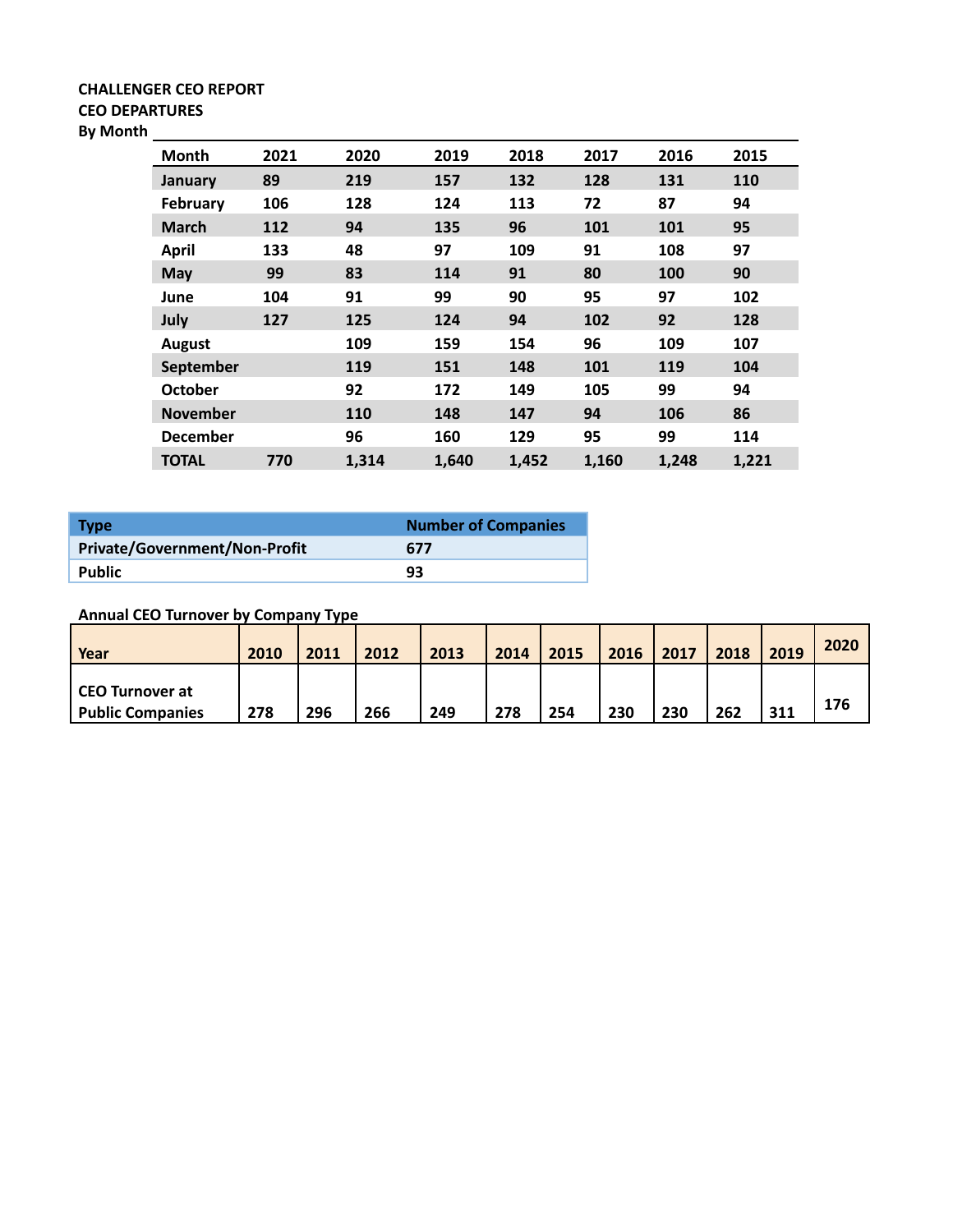# **CHALLENGER CEO REPORT**

**By Industry**

|                              | $20$ -Jul      | $21$ -Jun      | $21$ -Jul               | <b>Year to Date</b><br>2020 | <b>Year to Date</b><br>2021 |
|------------------------------|----------------|----------------|-------------------------|-----------------------------|-----------------------------|
| Aerospace/Defense            |                | 3              |                         | 8                           | 9                           |
| <b>Apparel</b>               |                |                |                         | 6                           | 3                           |
| <b>Automotive</b>            | $\overline{2}$ | $\mathbf{1}$   | $\overline{2}$          | 8                           | 9                           |
| <b>Cannabis</b>              | 2              |                | $\mathbf{1}$            | 8                           | $\overline{4}$              |
| <b>Chemical</b>              |                | $\mathbf{1}$   | $\overline{2}$          | 3                           | $\overline{4}$              |
| <b>Commodities</b>           |                |                |                         | 0                           | $\mathbf 0$                 |
| <b>Construction</b>          | $\overline{2}$ |                | $\mathbf{1}$            | 8                           | 8                           |
| <b>Consumer Products</b>     | 4              | 3              | 3                       | 14                          | 29                          |
| <b>Electronics</b>           |                | $\mathbf{1}$   |                         | $\overline{4}$              | 5                           |
| <b>Energy</b>                | $\overline{7}$ | 3              | $\overline{4}$          | 21                          | 15                          |
| <b>Entertainment/Leisure</b> | 10             | $\overline{7}$ | 9                       | 52                          | 58                          |
| <b>Financial</b>             | 7              | 6              | 3                       | 45                          | 49                          |
| <b>FinTech</b>               | $\mathbf{1}$   | $\mathbf{1}$   | $\mathbf{1}$            | 9                           | 8                           |
| Food                         | 3              | $\mathbf{1}$   | 8                       | 21                          | 18                          |
| Government/Non-Profit        | 28             | 26             | 26                      | 148                         | 151                         |
| <b>Health Care/Products</b>  | 18             | $\overline{4}$ | 7                       | 78                          | 80                          |
| <b>Hospitals</b>             | 6              | 16             | 17                      | 64                          | 59                          |
| <b>Industrial Goods</b>      | 3              | $\mathbf{1}$   | $\mathbf{1}$            | 25                          | 11                          |
| Insurance                    | $\overline{2}$ | $\mathbf{1}$   | $\overline{2}$          | 11                          | 20                          |
| Legal                        | 2              |                |                         | 6                           | 5                           |
| <b>Media</b>                 | 3              |                | $\overline{2}$          | 17                          | 16                          |
| Pharmaceutical               |                |                | $\overline{2}$          | 14                          | 6                           |
| <b>Real Estate</b>           | 6              | 5              | $\mathbf{1}$            | 13                          | 14                          |
| <b>Retail</b>                | 4              | $\mathbf{1}$   | 4                       | 20                          | 15                          |
| <b>Services</b>              | 4              | 5              | 4                       | 56                          | 52                          |
| <b>Technology</b>            | $10\,$         | 13             | 23                      | 93                          | 92                          |
| <b>Telecommunications</b>    |                | $\mathbf{1}$   |                         | 5                           | $\overline{4}$              |
| <b>Transportation</b>        | $\mathbf 1$    | 3              | $\mathbf{1}$            | 19                          | 15                          |
| <b>Utility</b>               |                | $\mathbf{1}$   | $\overline{\mathbf{3}}$ | 12                          | 11                          |
| <b>TOTAL</b>                 | 125            | 99             | 127                     | 788                         | 770                         |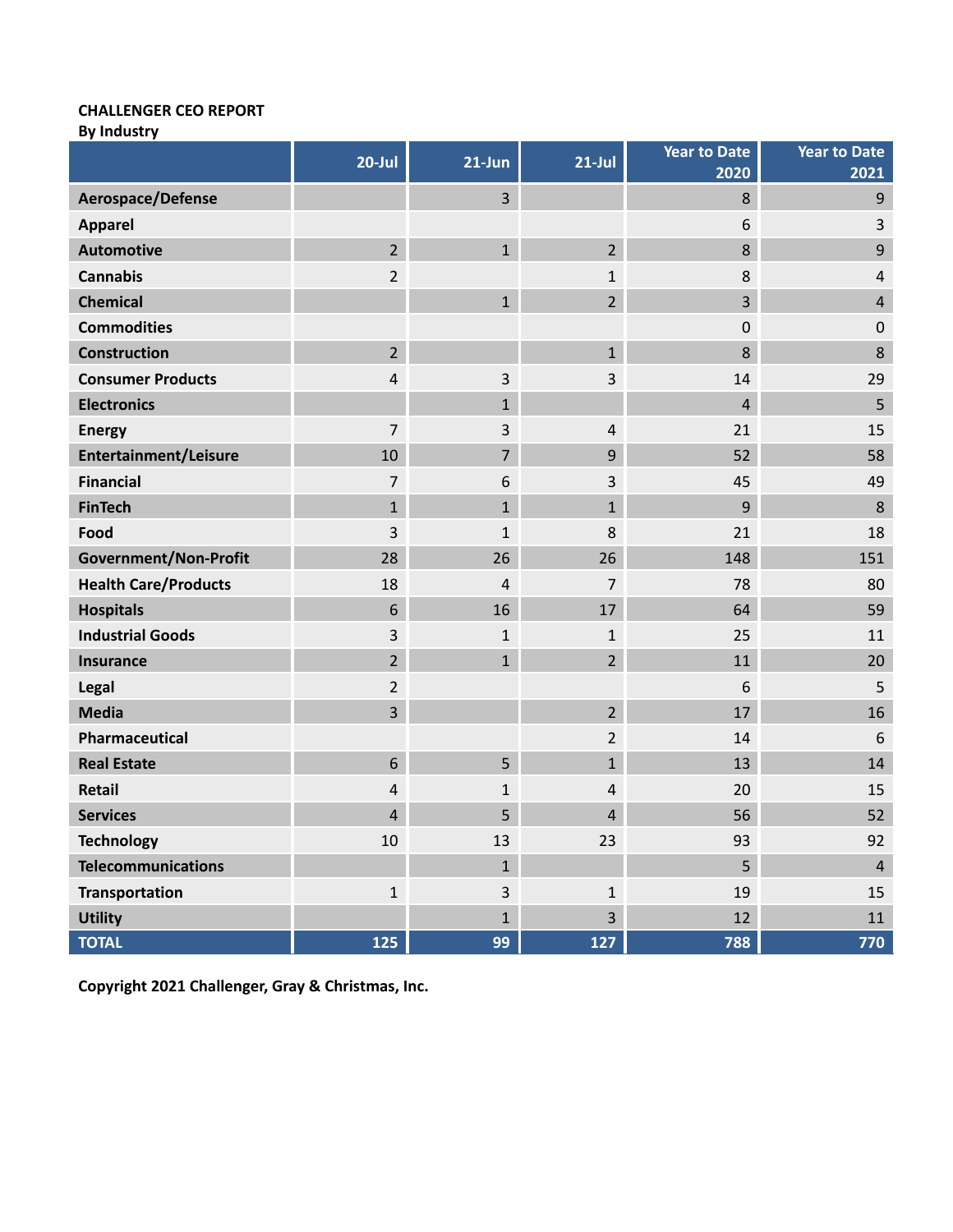### **CHALLENGER CEO REPORT By State**

| <b>EAST</b>          | <b>Jul-21</b>  | <b>YTD</b>     |
|----------------------|----------------|----------------|
| <b>Connecticut</b>   | $\overline{2}$ | 14             |
| <b>Delaware</b>      | $\overline{2}$ | 4              |
| Dist. of Columbia    | 3              | 15             |
| <b>Maine</b>         |                | 0              |
| <b>Maryland</b>      | 1              | 10             |
| <b>Massachusetts</b> | $\overline{2}$ | 29             |
| <b>New Hampshire</b> | $\overline{2}$ | 5              |
| <b>New Jersey</b>    | 3              | 12             |
| <b>New York</b>      | 7              | 47             |
| Pennsylvania         | 4              | 36             |
| <b>Rhode Island</b>  |                | $\overline{2}$ |
| <b>Vermont</b>       |                | 0              |
|                      | 26             | 174            |

| <b>MIDWEST</b>   | $Jul-21$       | <b>YTD</b>     |
|------------------|----------------|----------------|
| <b>Illinois</b>  | $\overline{2}$ | 22             |
| Indiana          | $\overline{2}$ | 15             |
| lowa             | $\mathbf{1}$   | 7              |
| <b>Kansas</b>    | $\mathbf{1}$   | 7              |
| Michigan         | $\overline{1}$ | 16             |
| <b>Minnesota</b> | $\mathbf{1}$   | 22             |
| <b>Missouri</b>  | 5              | 22             |
| <b>Nebraska</b>  | $\mathbf{1}$   | $\overline{2}$ |
| Ohio             | 4              | 31             |
| Wisconsin        | $\overline{2}$ | 9              |
| <b>TOTAL</b>     | 20             | 153            |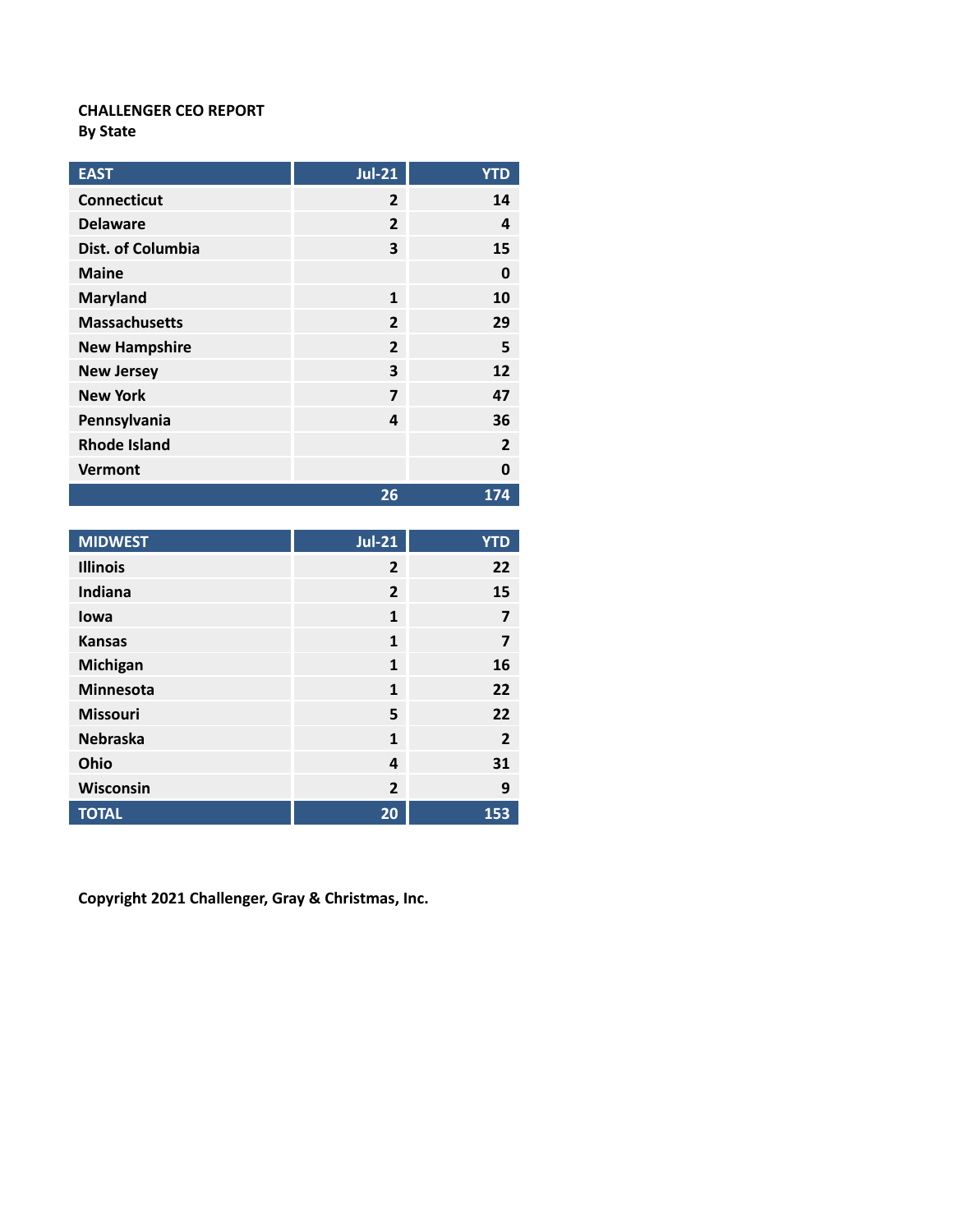### **CHALLENGER CEO REPORT**

| н | ∽<br>тат<br>×. |
|---|----------------|
|---|----------------|

| <b>WEST</b>         | $Jul-21$                | <b>YTD</b>     |
|---------------------|-------------------------|----------------|
| Alaska              |                         | 0              |
| <b>Arizona</b>      |                         | 14             |
| <b>California</b>   | 16                      | 95             |
| Colorado            | 5                       | 24             |
| Hawaii              | $\mathbf{1}$            | $\overline{2}$ |
| Idaho               | $\overline{2}$          | 4              |
| <b>Montana</b>      |                         | $\mathbf 0$    |
| <b>Nevada</b>       |                         | 5              |
| <b>New Mexico</b>   | $\overline{\mathbf{3}}$ | 9              |
| <b>North Dakota</b> |                         | $\mathbf 0$    |
| <b>Oklahoma</b>     |                         | $\mathbf{1}$   |
| Oregon              | 6                       | 14             |
| <b>South Dakota</b> |                         | $\mathbf{1}$   |
| <b>Texas</b>        | 12                      | 63             |
| Utah                |                         | $\mathbf{1}$   |
| Washington          | $\overline{7}$          | 22             |
| Wyoming             | $\overline{2}$          | $\overline{2}$ |
| <b>TOTAL</b>        | 54                      | 257            |

| <b>SOUTH</b>         | <b>Jul-21</b>           | <b>YTD</b>     |
|----------------------|-------------------------|----------------|
| Alabama              | $\overline{2}$          | 10             |
| <b>Arkansas</b>      | $\mathbf{1}$            | $\overline{2}$ |
| <b>Florida</b>       | 4                       | 49             |
| Georgia              | $\overline{\mathbf{4}}$ | 19             |
| Kentucky             | $\overline{2}$          | 19             |
| Louisiana            | $\mathbf{1}$            | 9              |
| Mississippi          |                         | $\overline{2}$ |
| N. Carolina          | 3                       | 21             |
| S. Carolina          | $\overline{2}$          | 10             |
| <b>Tennessee</b>     | $\overline{2}$          | 18             |
| <b>Virginia</b>      | $\overline{\mathbf{4}}$ | 24             |
| <b>West Virginia</b> | $\overline{2}$          | 3              |
| <b>TOTAL</b>         | 27                      | 186            |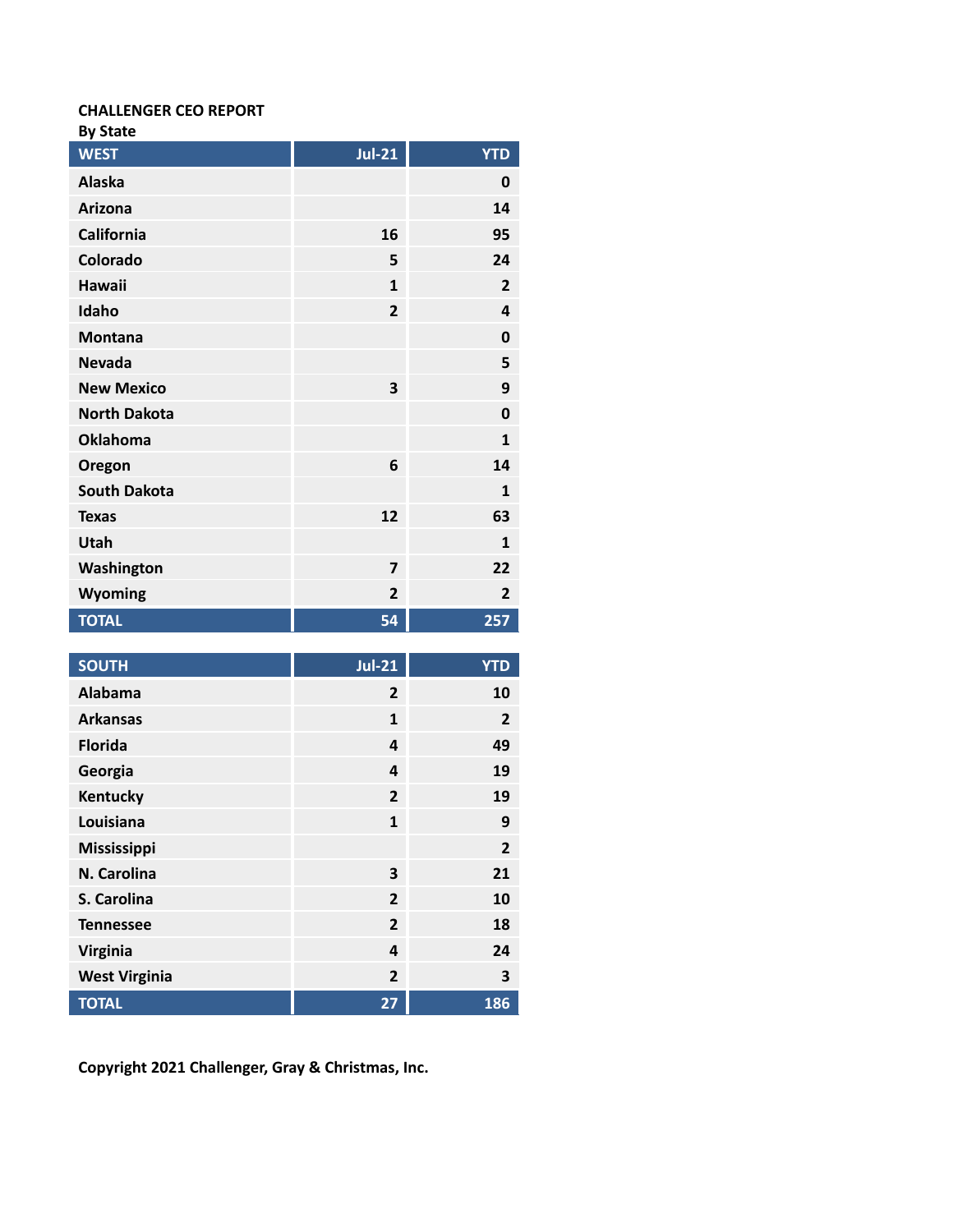#### **CHALLENGER CEO REPORT By Reason**

| <b>DY NEASUIT</b>                                    |                    |                |
|------------------------------------------------------|--------------------|----------------|
| <b>Reason</b>                                        | July<br><b>YTD</b> |                |
| <b>Stepped Down</b>                                  | 31                 | 221            |
| <b>Retired</b>                                       | 28                 | 187            |
| <b>Resigned</b>                                      | 25                 | 81             |
| <b>No Reason Given</b>                               |                    | 73             |
| <b>New Opportunity</b>                               | 19                 | 73             |
| <b>Interim Period Over</b>                           | 10                 | 46             |
| <b>Acquisition/Merger</b>                            | 1                  | 25             |
| <b>New Position within Company</b>                   | 6                  | 20             |
| <b>Deceased</b>                                      | $\mathbf{1}$       | 8              |
| <b>Personal Reasons</b>                              | $\mathbf{1}$       | 7              |
| <b>Terminated</b>                                    |                    | 6              |
| <b>Scandal</b>                                       |                    | 5              |
| <b>Differences with Board</b>                        |                    | 3              |
| <b>Contract Expired</b>                              | 1                  | 3              |
| <b>Bankruptcy</b>                                    |                    | $\overline{2}$ |
| <b>Relocation</b>                                    | $\mathbf{1}$       | 2              |
| <b>Financial Losses</b>                              | $\mathbf{1}$       | $\overline{2}$ |
| <b>Allegations of Sexual Misconduct</b>              |                    | $\overline{2}$ |
| <b>Allegations of Racism/Issues Surrounding Race</b> |                    | $\mathbf{1}$   |
| <b>Internal Investigation</b>                        | 1                  | 1              |
| <b>Legal Trouble</b>                                 |                    | $\mathbf{1}$   |
| <b>Health</b>                                        | 1                  | 1              |

# **Average Age, Tenure**

|                 | Age  |      | <b>Tenure</b> |      |
|-----------------|------|------|---------------|------|
|                 | 2021 | 2020 | 2021          | 2020 |
| January         | 57.9 | 55.7 | 9.6           | 10.6 |
| February        | 56.5 | 53.3 | 11.1          | 10.3 |
| <b>March</b>    | 55.8 | 53   | 8.8           | 10   |
| <b>April</b>    | 56.0 | 53.4 | 10.6          | 6.8  |
| May             | 61.2 | 56.1 | 11.0          | 11.4 |
| June            | 68.0 | 54.7 | 10.7          | 12   |
| July            | 63.3 | 58   | 10.9          | 11.6 |
| <b>August</b>   |      | 52   |               | 8.7  |
| September       |      | 55.1 |               | 10.5 |
| October         |      | 57   |               | 12.2 |
| <b>November</b> |      | 60.3 |               | 11.6 |
| <b>December</b> |      | 55   |               | 9.9  |